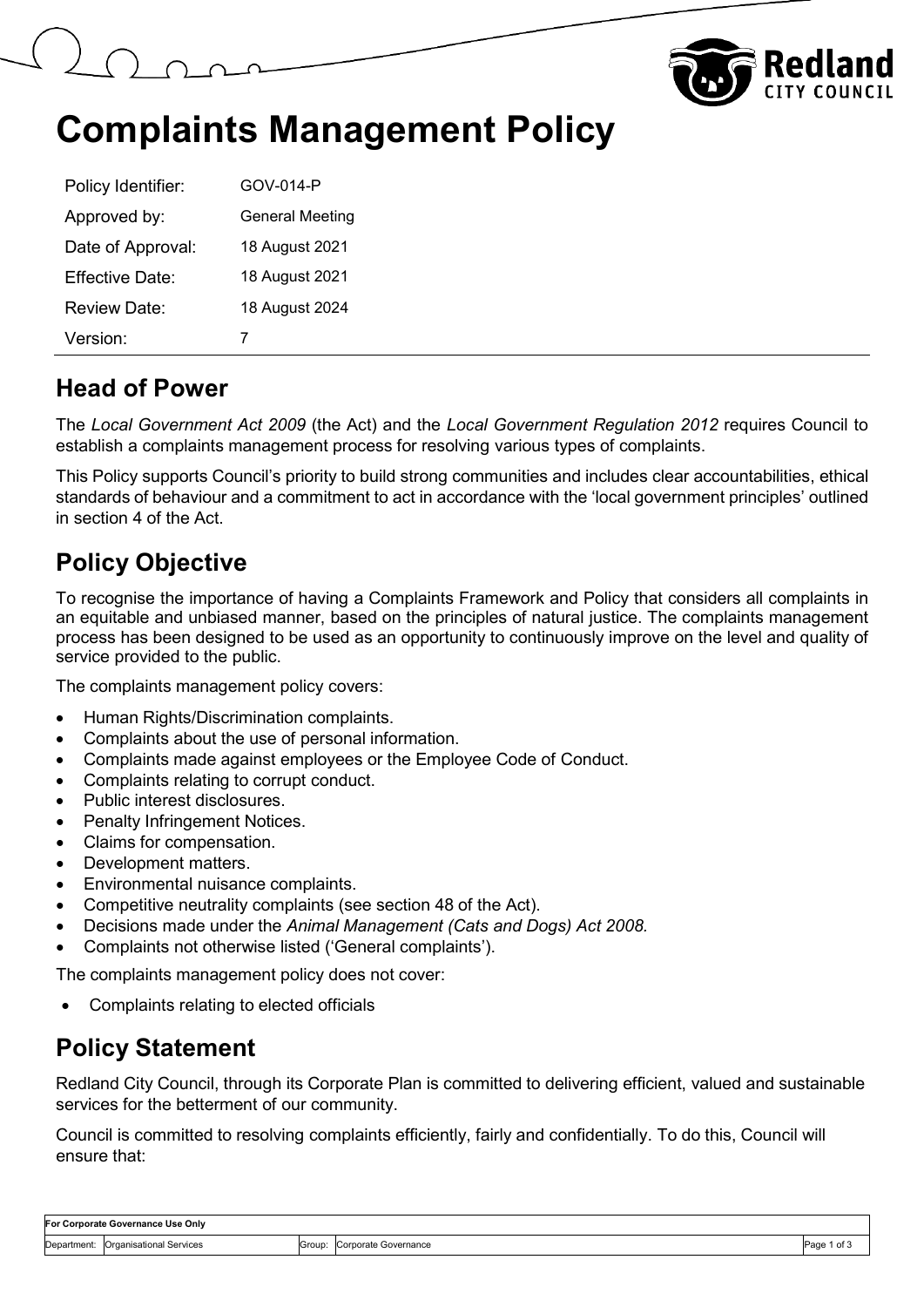

# **Complaints Management Policy**

- Complaints are managed efficiently and will be managed by the first point of contact, or the relevant team in the first instance.
- Complainants are regularly kept informed of the status of their complaint and provided reasons for Council's decisions.
- Complaints are filed in accordance with Council's record keeping Policies and Guidelines. Furthermore, Council will protect the information provided by complainants by limiting access to those who require it.
- Council will cooperate with external review bodies as required, to provide timely and satisfactory outcomes to Council, complainants and the general public.

#### **Definitions**

Nil

#### **Associated Documents**

*Crime and Corruption Act 2001 Industrial Relations Act 2016 Information Privacy Act 2009 Local Government Act 2009 Local Government Regulation 2012 Ombudsman Act 2001 Public Interest Disclosure Act 2010 Right to Information Act 2009* Employee Code of Conduct Complaints against a Public Official Policy (A3155955) Managing Unreasonable Complainant/Customer Conduct (A3154119) Investigations Policy (A3466798) Public Interest Disclosure Policy (A3154424) Fraud and Corruption Prevention Policy (A3155236) Administrative Action Complaints Management Guideline (A3161901) Managing Unreasonable Complainant/Customer Conduct (A3169271). Public Interest Disclosure Guideline (A3169229) Fraud and Corruption Prevention Guideline (A3169258) Managing Frontline Complaint Procedure (A5166917) Managing Administrative Review Complaints Procedure (A5166915) Managing Employee Complaints Procedure (A5166913) Managing External Reviews (A5166914)

### **Document Control**

Only Council can approve amendments to this document by resolution of a Council Meeting, with the exception of administrative amendments which can be approved by the relevant ELT member. Refer to *Policy Instrument Development Manual* for an explanation on administrative amendments (A4063988).

Any requests to change the content of this document must be forwarded to relevant Service Manager(s).

Approved documents must be submitted to the Corporate Meetings and Registers Team for registration.

| For Corporate Governance Use Only |                                     |        |                      |                  |
|-----------------------------------|-------------------------------------|--------|----------------------|------------------|
|                                   | Department: Organisational Services | Group: | Corporate Governance | Page 2 of $\sim$ |